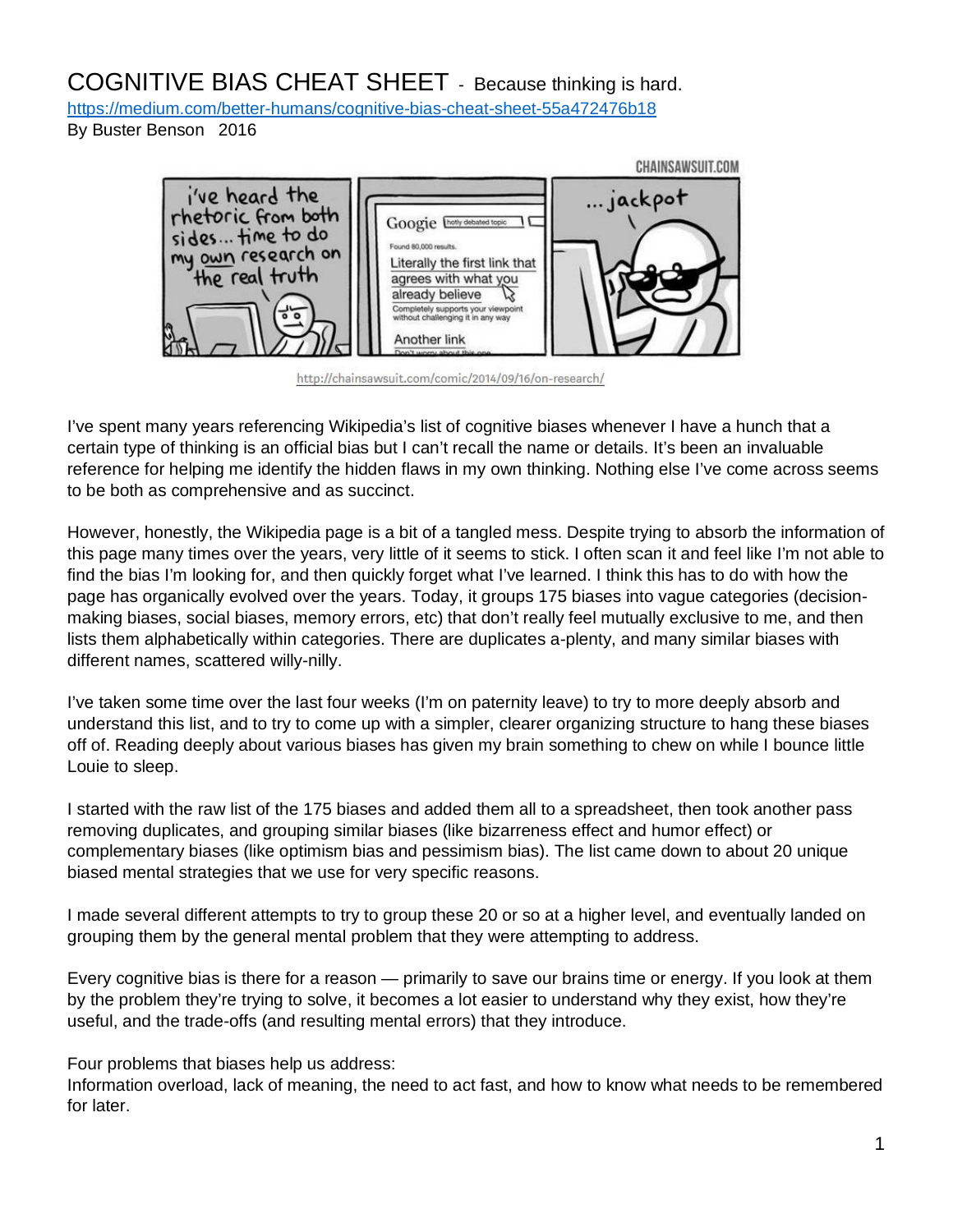## PROBLEM 1: TOO MUCH INFORMATION

There is just too much information in the world, we have no choice but to filter almost all of it out. Our brain uses a few simple tricks to pick out the bits of information that are most likely going to be useful in some way.

• We notice things that are already primed in memory or repeated often. This is the simple rule that our brains are more likely to notice things that are related to stuff that's recently been loaded in memory.

See: Availability heuristic, Attentional bias, Illusory truth effect, Mere exposure effect, Context effect, Cuedependent forgetting, Mood-congruent memory bias, Frequency illusion, Baader-Meinhof Phenomenon, Empathy gap

• Bizarre/funny/visually-striking/anthropomorphic things stick out more than non-bizarre/unfunny things. Our brains tend to boost the importance of things that are unusual or surprising. Alternatively, we tend to skip over information that we think is ordinary or expected.

See: Bizarreness effect, Humor effect, Von Restorff effect, Negativity bias, Publication bias, Omission bias

• We notice when something has changed. And we'll generally tend to weigh the significance of the new value by the direction the change happened (positive or negative) more than re-evaluating the new value as if it had been presented alone. Also applies to when we compare two similar things.

See: Anchoring, Contrast effect, Focusing effect, Framing effect, Weber–Fechner law, Distinction bias

• We are drawn to details that confirm our own existing beliefs. This is a big one. As is the corollary: we tend to ignore details that contradicts our own beliefs.

See: Confirmation bias, Congruence bias, Post-purchase rationalization, Choice-supportive bias, Selective perception, Observer-expectancy effect, Experimenter's bias, Observer effect, Expectation bias, Ostrich effect, Subjective validation, Continued influence effect, Semmelweis reflex, Bucket error, Law of narrative gravity

• We notice flaws in others more easily than flaws in ourselves. Yes, before you see this entire article as a list of quirks that compromise how other people think, realize that you are also subject to these biases.

See: Bias blind spot, Naïve cynicism, Naïve realism

#### PROBLEM 2: NOT ENOUGH MEANING

The world is very confusing, and we end up only seeing a tiny sliver of it, but we need to make some sense of it in order to survive. Once the reduced stream of information comes in, we connect the dots, fill in the gaps with stuff we already think we know, and update our mental models of the world.

• We find stories and patterns even in sparse data. Since we only get a tiny sliver of the world's information, and also filter out almost everything else, we never have the luxury of having the full story. This is how our brain reconstructs the world to feel complete inside our heads.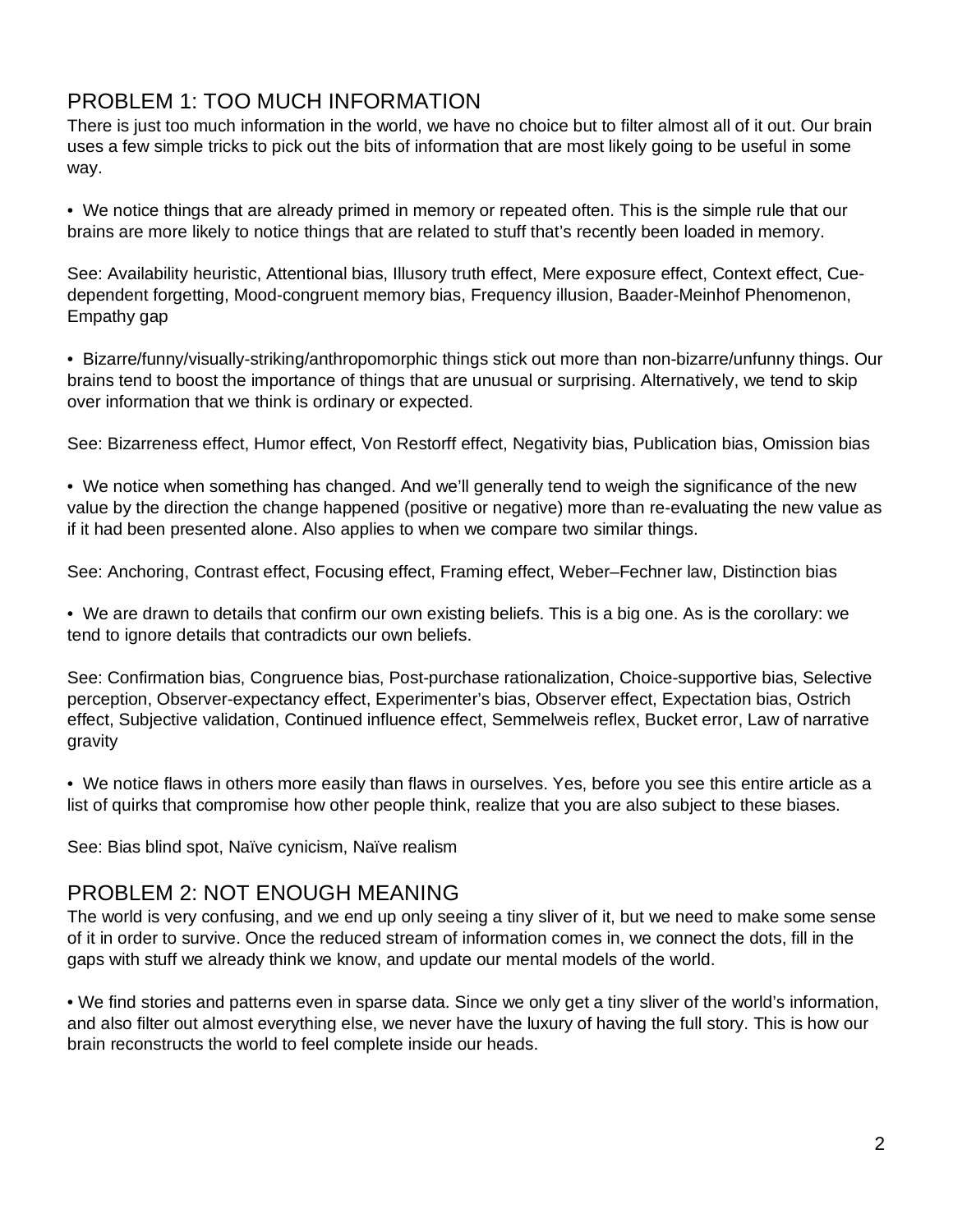See: Confabulation, Clustering illusion, Insensitivity to sample size, Neglect of probability, Anecdotal fallacy, Illusion of validity, Masked man fallacy, Recency illusion, Gambler's fallacy, Hot-hand fallacy, Illusory correlation, Pareidolia, Anthropomorphism

• We fill in characteristics from stereotypes, generalities, and prior histories whenever there are new specific instances or gaps in information. When we have partial information about a specific thing that belongs to a group of things we are pretty familiar with, our brain has no problem filling in the gaps with best guesses or what other trusted sources provide. Conveniently, we then forget which parts were real and which were filled in.

See: Group attribution error, Ultimate attribution error, Stereotyping, Essentialism, Functional fixedness, Moral credential effect, Just-world hypothesis, Argument from fallacy, Authority bias, Automation bias, Bandwagon effect, Placebo effect

• We imagine things and people we're familiar with or fond of as better than things and people we aren't familiar with or fond of. Similar to the above but the filled-in bits generally also include built in assumptions about the quality and value of the thing we're looking at.

See: Halo effect, In-group bias, Out-group homogeneity bias, Cross-race effect, Cheerleader effect, Welltraveled road effect, Not invented here, Reactive devaluation, Positivity effect

• We simplify probabilities and numbers to make them easier to think about. Our subconscious mind is terrible at math and generally gets all kinds of things wrong about the likelihood of something happening if any data is missing.

See: Mental accounting, Normalcy bias, Appeal to probability fallacy, , Base rate fallacy, Murphy's law, Hofstadter's law, Subadditivity effect, Survivorship bias, Zero sum bias, Denomination effect, Magic number 7+-2, Swimmer's body illusion, Money illusion, Conservatism

• We think we know what others are thinking. In some cases this means that we assume that they know what we know, in other cases we assume they're thinking about us as much as we are thinking about ourselves. It's basically just a case of us modeling their own mind after our own (or in some cases after a much less complicated mind than our own).

See: Curse of knowledge, Illusion of transparency, Spotlight effect, Streetlight effect, Illusion of external agency, Illusion of asymmetric insight, Extrinsic incentive error

• We project our current mindset and assumptions onto the past and future. Magnified also by the fact that we're not very good at imagining how quickly or slowly things will happen or change over time.

See: Hindsight bias, Outcome bias, Moral luck, Declinism, Telescoping effect, Rosy retrospection, Impact bias, Pessimism bias, Planning fallacy, Time-saving bias, Pro-innovation bias, Projection bias, Restraint bias, Self-consistency bias

## PROBLEM 3: NEED TO ACT FAST

We're constrained by time and information, and yet we can't let that paralyze us. Without the ability to act fast in the face of uncertainty, we surely would have perished as a species long ago. With every piece of new information, we need to do our best to assess our ability to affect the situation, apply it to decisions, simulate the future to predict what might happen next, and otherwise act on our new insight.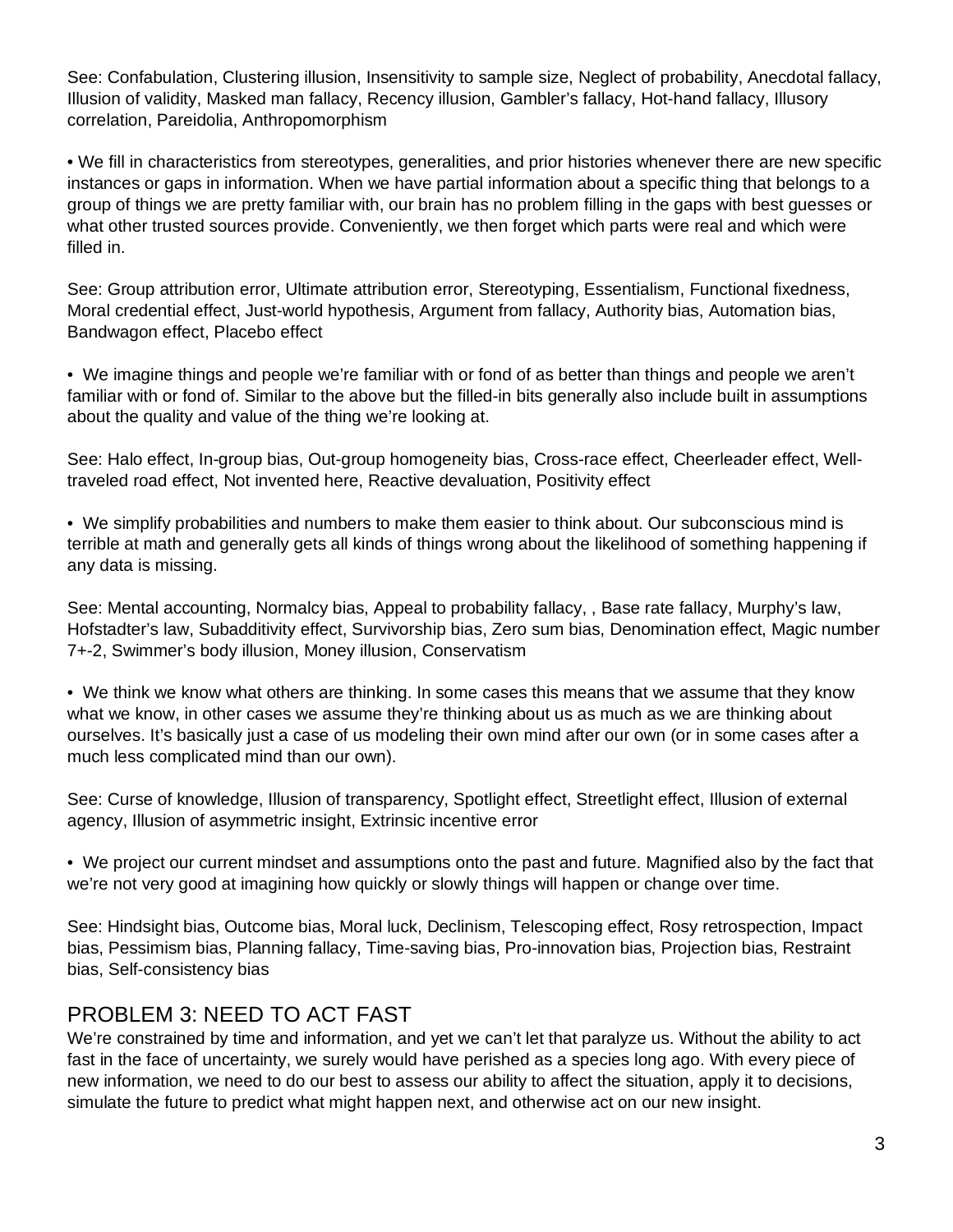• In order to act, we need to be confident in our ability to make an impact and to feel like what we do is important. In reality, most of this confidence can be classified as overconfidence, but without it we might not act at all.

See: Overconfidence effect, Egocentric bias, Optimism bias, Social desirability bias, Third-person effect, Forer effect, Barnum effect, Illusion of control, False consensus effect, Dunning-Kruger effect, Hard-easy effect, Illusory superiority, Lake Wobegon effect, Self-serving bias, Actor-observer bias, Fundamental attribution error, Defensive attribution hypothesis, Trait ascription bias, Effort justification, Risk compensation, Peltzman effect, Armchair fallacy

• In order to stay focused, we favor the immediate, relatable thing in front of us over the delayed and distant. We value stuff more in the present than in the future, and relate more to stories of specific individuals than anonymous individuals or groups. I'm surprised there aren't more biases found under this one, considering how much it impacts how we think about the world.

See: Hyperbolic discounting, Appeal to novelty, Identifiable victim effect

• In order to get anything done, we're motivated to complete things that we've already invested time and energy in. The behavioral economist's version of Newton's first law of motion: an object in motion stays in motion. This helps us finish things, even if we come across more and more reasons to give up.

See: Sunk cost fallacy, Irrational escalation, Escalation of commitment, Loss aversion, IKEA effect, Processing difficulty effect, Generation effect, Zero-risk bias, Disposition effect, Unit bias, Pseudocertainty effect, Endowment effect, Backfire effect

• In order to avoid mistakes, we're motivated to preserve our autonomy and status in a group, and to avoid irreversible decisions. If we must choose, we tend to choose the option that is perceived as the least risky or that preserves the status quo. Better the devil you know than the devil you do not.

See: System justification, Reactance, Reverse psychology, Decoy effect, Social comparison bias, Status quo bias, Abilene paradox, Law of the instrument, Law of the hammer, Maslow's hammer, Golden hammer, Chesterton's fence, Hippo problem

• We favor options that appear simple or that have more complete information over more complex, ambiguous options. We'd rather do the quick, simple thing than the important complicated thing, even if the important complicated thing is ultimately a better use of time and energy.

See: Ambiguity bias, Information bias, Belief bias, Rhyme as reason effect, Bike-shedding effect, Law of Triviality, Delmore effect, Conjunction fallacy, Occam's razor, Less-is-better effect, Sapir-Whorf-Korzybski hypothesis

## PROBLEM 4: WHAT SHOULD WE REMEMBER?

There's too much information in the universe. We can only afford to keep around the bits that are most likely to prove useful in the future. We need to make constant bets and trade-offs around what we try to remember and what we forget. For example, we prefer generalizations over specifics because they take up less space. When there are lots of irreducible details, we pick out a few standout items to save and discard the rest. What we save here is what is most likely to inform our filters related to problem 1's information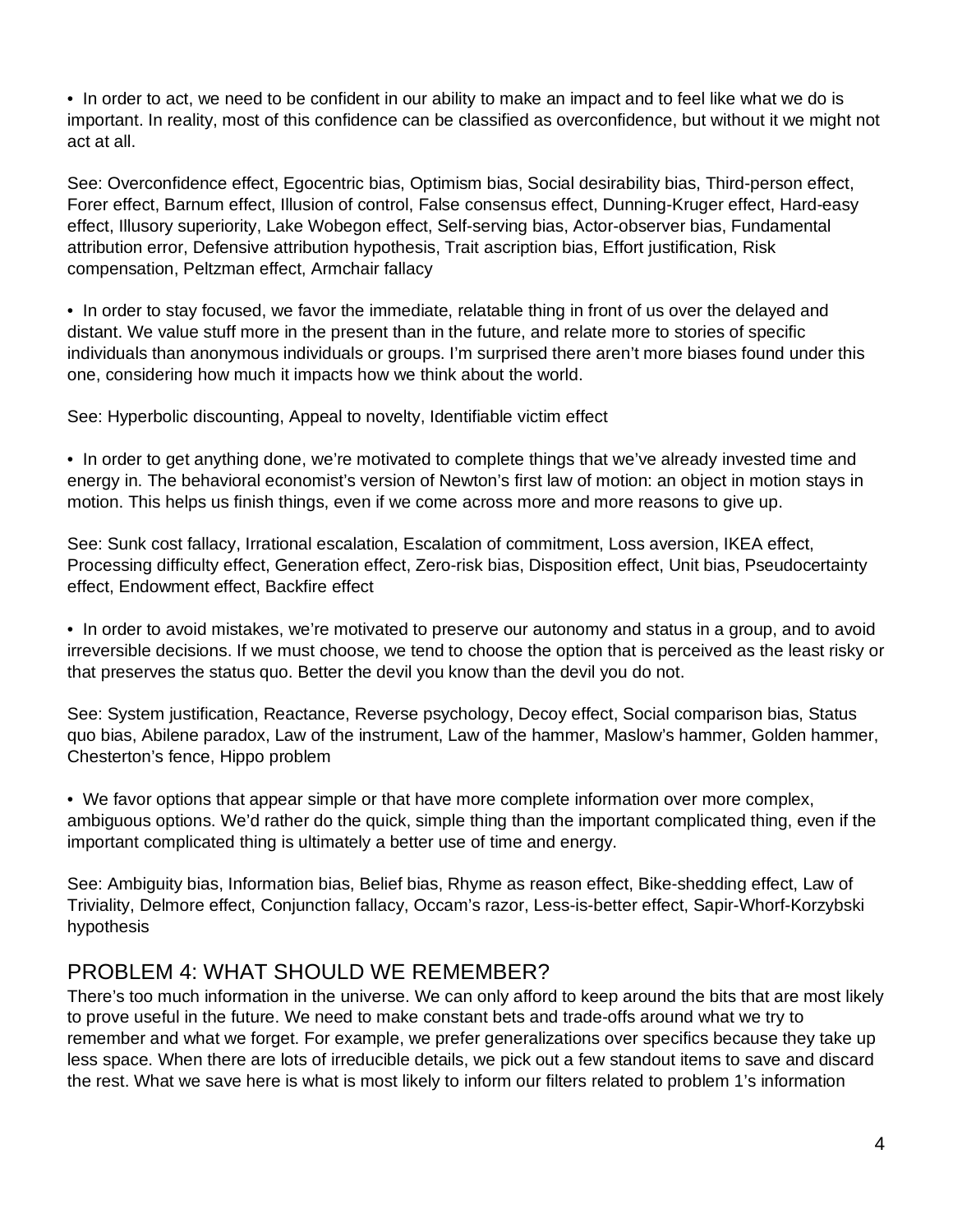overload, as well as inform what comes to mind during the processes mentioned in problem 2 around filling in incomplete information. It's all self-reinforcing.

• We edit and reinforce some memories after the fact. During that process, memories can become stronger, however various details can also get accidentally swapped. We sometimes accidentally inject a detail into the memory that wasn't there before.

See: Misattribution of memory, Source confusion, Cryptomnesia, False memory, Suggestibility, Spacing effect

• We discard specifics to form generalities. We do this out of necessity, but the impact of implicit associations, stereotypes, and prejudice results in some of the most glaringly bad consequences from our full set of cognitive biases.

See: Implicit associations, Implicit stereotypes, Stereotypical bias, Prejudice, Fading affect bias

• We reduce events and lists to their key elements. It's difficult to reduce events and lists to generalities, so instead we pick out a few items to represent the whole.

See: Peak–end rule, Leveling and sharpening, Misinformation effect, Duration neglect, Serial recall effect, List-length effect, Modality effect, Memory inhibition, Part-list cueing effect, Primacy effect, Recency effect, Serial position effect, Suffix effect

• We store memories differently based on how they were experienced. Our brains will only encode information that it deems important at the time, but this decision can be affected by other circumstances (what else is happening, how is the information presenting itself, can we easily find the information again if we need to, etc) that have little to do with the information's value.

See: Picture superiority effect, Levels of processing effect, Testing effect, Absent-mindedness, Next-in-line effect, Tip of the tongue phenomenon, Google effect, Self-relevance effect Great, how am I supposed to remember all of this?

You don't have to. But you can start by remembering these four giant problems our brains have evolved to deal with over the last few million years (and maybe bookmark this page if you want to occasionally reference it for the exact bias you're looking for):

1. Information overload sucks, so we aggressively filter. Noise becomes signal.

- 2. Lack of meaning is confusing, so we fill in the gaps. Signal becomes a story.
- 3. Need to act fast lest we lose our chance, so we jump to conclusions. Stories become decisions.

4. This isn't getting easier, so we try to remember the important bits. Decisions inform our mental models of the world.

In order to avoid drowning in information overload, our brains need to skim and filter insane amounts of information and quickly, almost effortlessly, decide which few things in that firehose are actually important and call those out.